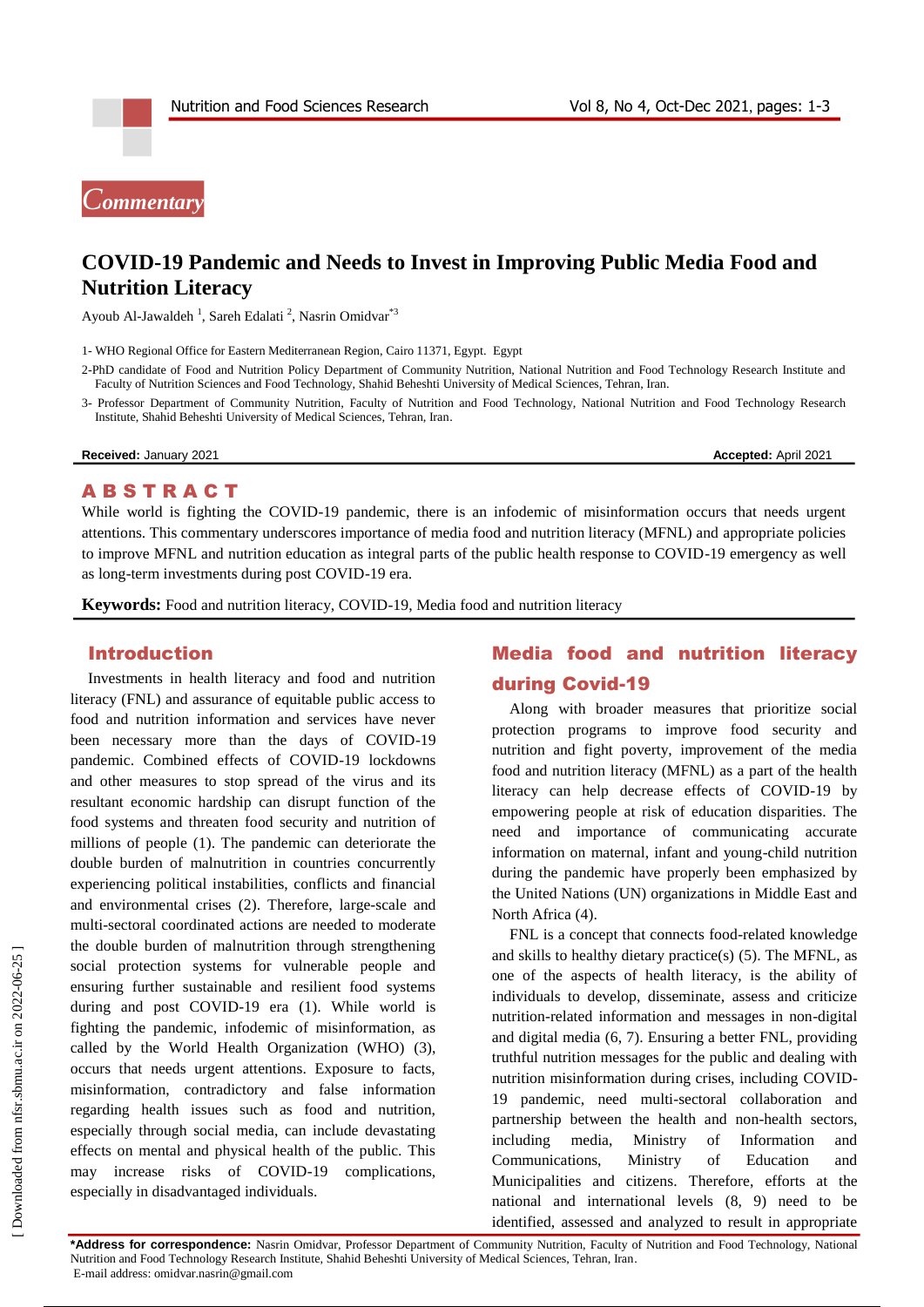solutions. In Iran where a fundamental progress has been carried out in FNL research (10–12), a remote phonebased nutrition consultation system via primary health care (PHC) network and official website has been launched by the Ministry of Health and Medical Education (MOHME) (13) . Through this service, public access to appropriate information on health, food and nutrition issues is facilitated during the COVID-19 crisis (13). Similar programs have been reported from other countries such as Azerbaijan, where the United Nations Children's Fund (UNICEF) has supported radio broadcasts with public health specialists to inform people about child nutrition and maintaining routine vaccinations during the COVID-19 pandemic (14). In South Africa, an internet radio station called "Wa FM" has been launched to fight false information on COVID-19 with the engagement of volunteer journalists who cross-check information to correct fake news on social media (15). At international levels, UN has launched a global campaign called "Verified" since May 2020 that creates accurate information about the crisis and engaged information volunteers known as digital first responders to create online and broadcast platforms from verified international organizations, including WHO (16).

Despite importance of rapid responses in emergency situations such as COVID-19 pandemic for appropriate nutrition information dissemination to improve preparedness of health systems, long-term interventions are necessary to improve FNL. This can be carried out through incorporating this concept into formal and informal education programs targeting children and adolescents as well as general public via appropriate settings and evidence-informed approaches (5). To limit or prevent distrust of specialists and people regarding scientific nutrition information, actions are recommended to strengthen university-community partnerships and empower nutrition-promotion community-based voluntary organizations and their capacities for citizen engagements. Moreover, establishment of mechanisms for checking quality or truthfulness of public nutrition data sharing as well as content analysis of the quality of food and nutrition information on social media and developing factchecking initiatives, digital platforms and innovations for virtual nutritional information can be helpful to address nutrition misinformation. Discovering public dominant discourses on food and nutrition beliefs through social media and measuring and tracking information-seeking behaviors are needed for further targeted or public initiatives to promote MFNL.

### Conclusion

Providing equitable food and nutrition education, especially via the aspect food and nutrition systems, is important to help achieve sustainable development goals (SDGs) linked to food security and nutritional health. Moreover, it can lessen effects of COVID-19 on societies. It is the time for global and regional partnerships to share concepts, lessons, novel methods to improve FNL and MFNL in various countries, while adopting contextsensitive considerations. During the fourth industrial revolution when people are producers and consumers of information, developing initiatives can be helpful to improve MFNL through mass media or online and open virtual programs for nutritional education. However, this needs consideration of ethnic and cultural differences and competences, protocols to reach disadvantaged and individuals experiencing critical life-course stages and development of distance-learning infrastructures to prevent health and nutrition information gaps and inequalities. Viruses do not discriminate, nor should health (17) or nutrition education systems.

### References

- 1. United Nations Secretary General (2020), Policy brief (2020): The impact of COVID-19 on food security and nutritio[n:https://www.un.org/en/coronavirus/un-secretary](https://www.un.org/en/coronavirus/un-secretary-general)[general.](https://www.un.org/en/coronavirus/un-secretary-general)
- 2. Food security information network. (2020). Global report on food crisis 2020. [https://www.wfp.org/publications/2020](https://www.wfp.org/publications/2020-global-report-food-crises) [global-report-food-crises.](https://www.wfp.org/publications/2020-global-report-food-crises)
- 3. Zarocostas J. How to fight an infodemic. The Lancet. 2020;395(10225):676.
- 4. Joint Statement from the Regional Directors of UNICEF, FAO, WFP and WHO (2020): Food crisis likely to worsen in the Middle East and North Africa as COVID-19 continues[.https://www.unicef.org/mena/press-releases/food](https://www.unicef.org/mena/press-releases/food-crisis-likely-worsen-middle-east-and-north-africa-covid-19-continues)[crisis-likely-worsen-middle-east-and-north-africa-covid-19](https://www.unicef.org/mena/press-releases/food-crisis-likely-worsen-middle-east-and-north-africa-covid-19-continues) [continues.](https://www.unicef.org/mena/press-releases/food-crisis-likely-worsen-middle-east-and-north-africa-covid-19-continues)
- 5. Doustmohammadian A, Omidvar N, Shakibazadeh E. School-based interventions for promoting food and nutrition literacy (FNLIT) in elementary school children: a systematic review protocol. Systematic reviews. 2020;9:1-7.
- 6. Levin-Zamir D, Bertschi I. Media health literacy, eHealth literacy, and the role of the social environment in context. International journal of environmental research and public health. 2018;15(8):1643.
- 7. Steils N, Obaidalahe Z. "Social food": Food literacy coconstruction and distortion on social media. Food Policy. 2020:101932.
- 8. Wikkeling-Scott LF, Ajja RJY, Rikard RV. Health literacy research in the Eastern Mediterranean Region: an integrative review. International journal of public health. 2019;64(4):523-33.
- 9. Al-Jawaldeh A, Rayner M, Julia C, Elmadfa I, Hammerich A, McColl K. Improving Nutrition Information in the Eastern Mediterranean Region: Implementation of Front-of-Pack Nutrition Labelling. Nutrients. 2020;12(2):330.
- 10. Heshmat R, Abdollahi Z, Ghotbabadi FS, Rostami M, Qorbani M, Homami MR, et al. Nutritional knowledge, attitude and practice toward micronutrients among Iranian